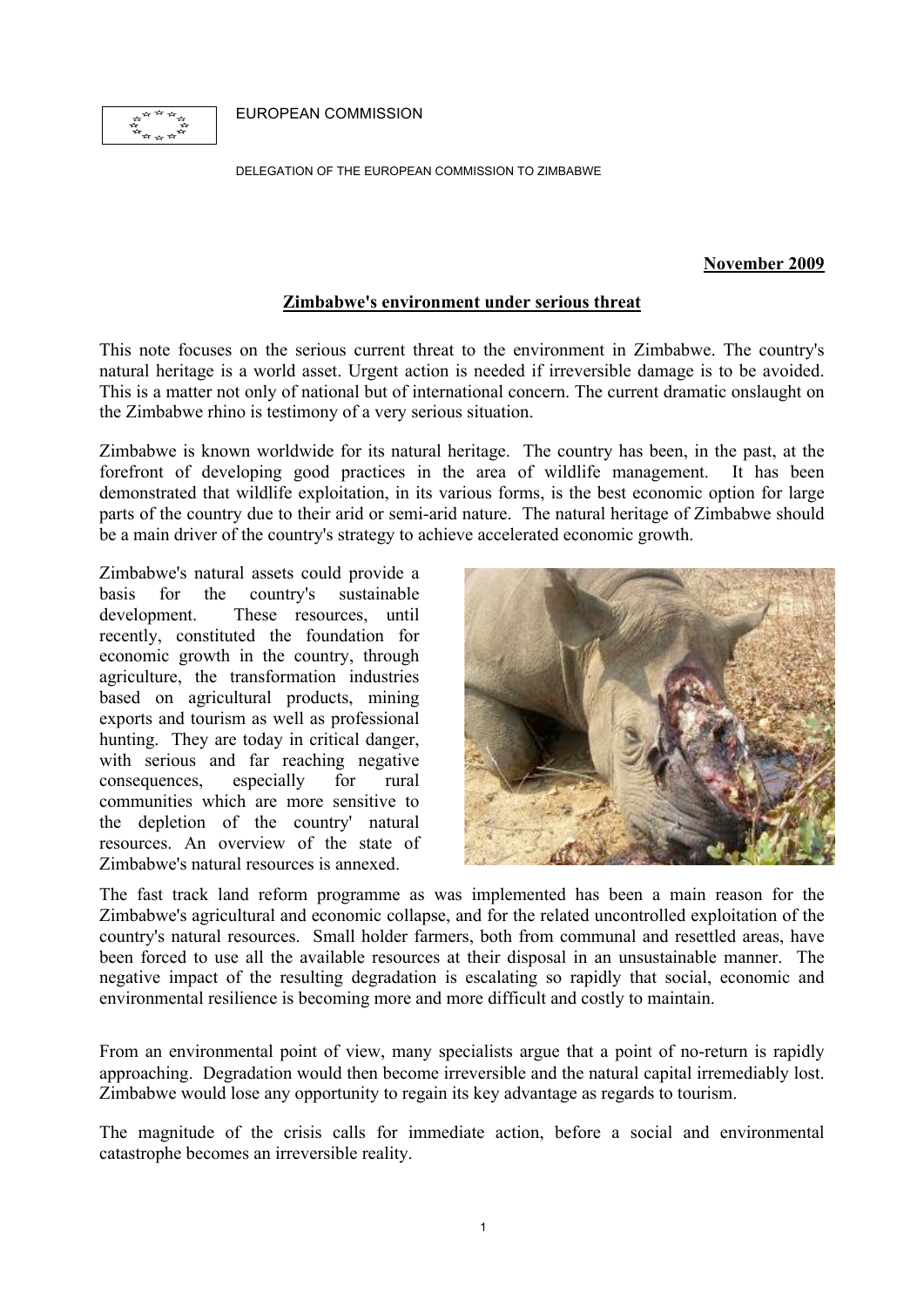Since the proper use of natural resources is crucial in relation to sustainable development and poverty reduction, all Zimbabweans must seek to reverse current trends in the depletion of their national assets, and support economic recovery through improved natural resource and environmental management. The new political dispensation in place in Zimbabwe, since February 2009, as a result of the signing of the Global Political Agreement, offers an opportunity to do just that. There is a danger, however, that appropriate resource management policies will be neglected and not recognised as essential in the current economic and political context. But once lost, there will be no going back and many recovery opportunities will disappear forever.

This is particularly true for the wildlife population as can be seen from the eradication of wildlife in many other African countries. Their disappearance, as presently happening to the rhino population in Zimbabwe, will limit the recovery opportunities in general; and, more specifically, will undermine the tourism sector, which was recently of major economic importance accounting for about 10% of the GDP, as well as providing a major source of forex revenue. It is even sadder, considering that Zimbabwe was at the forefront of wildlife management and integration of local communities in the benefits of that industry.



One particularity, and strength, of Zimbabwe

They account for 2% of the national territory, but have significant economic potential. Today, conservancies are being badly damaged, as has been the case with the commercial farms. But the consequences of their destruction could be even more significant, due to the irreversibility of environmental degradation.

This need not be the case. Zimbabwe could still regain its place in the forefront of the countries seriously committed to protecting their natural assets and making the best economic use of them. But time is running out as environmental degradation becomes impossible to reverse.

It is of crucial importance that all Zimbabweans unite to address these concerns. It is also essential that the international community mobilises itself to establish a substantive dialogue with the Zimbabwean Government on such matters.

The international community should encourage the adoption of policies designed to protect Zimbabwe's environment and begin a meaningful and concrete dialogue with the international community on these issues.

---